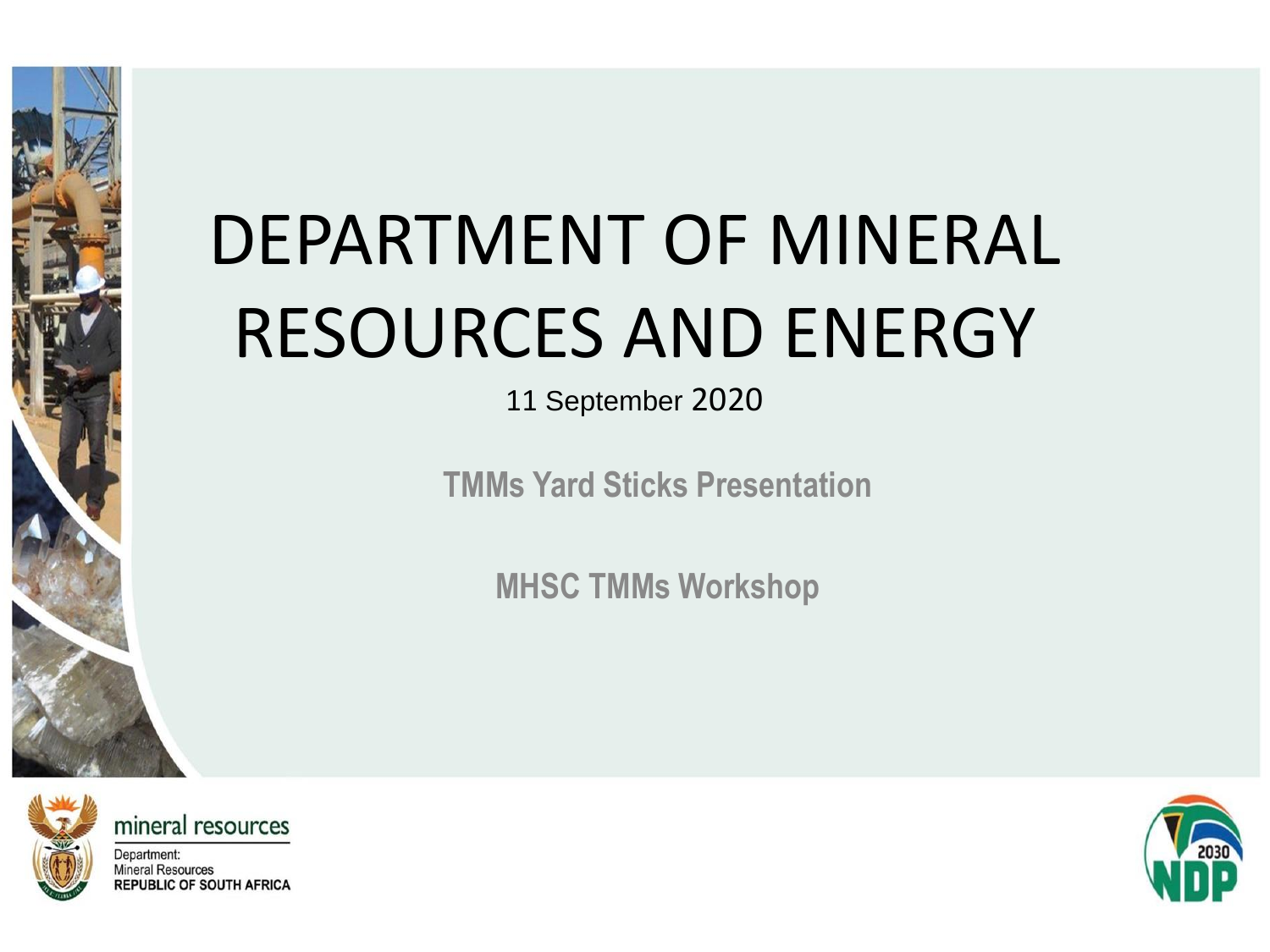#### **INTRODUCTION**

#### **PURPOSE**

Learnings from the Mining Industry incidents in terms of Trackless Mobile Equipment led to the identifying of the mentioned Yard Sticks to be implemented as Best Practices to ensure safer machinery equipment.

#### **OBJECTIVE**

To reduce mining-related deaths, injuries and ill health through the application of systems that monitor, audit and enforce compliance in the Mining Sector.



mineral resources Department: **Mineral Resources** 

**REPUBLIC OF SOUTH AFRICA** 

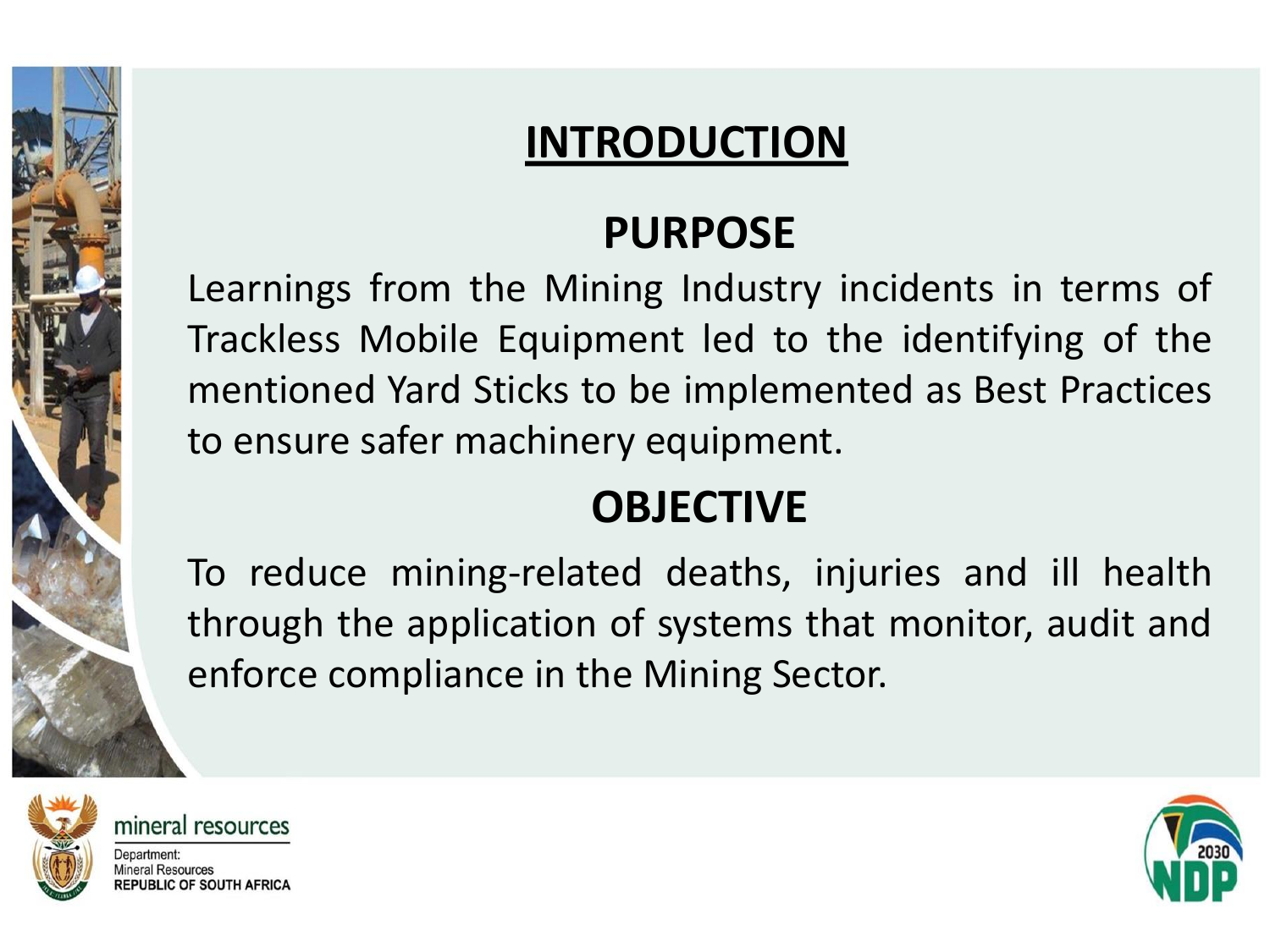### **PRESENTATION OUTLINE**

#### Yardstick Dashboard

- Fatigue management
- Pre-use checklists of trackless mobile machines
- Roll-over protection systems(ROPS)
- Falling objects protection systems(FOPS)
- **Procurement**
- Checklist of all trackless mobile machines
- Pedestrian detection system
- Anti-collision device
- Brake interlocking on trackless mobile machine doors
- Contractor packs



mineral resources

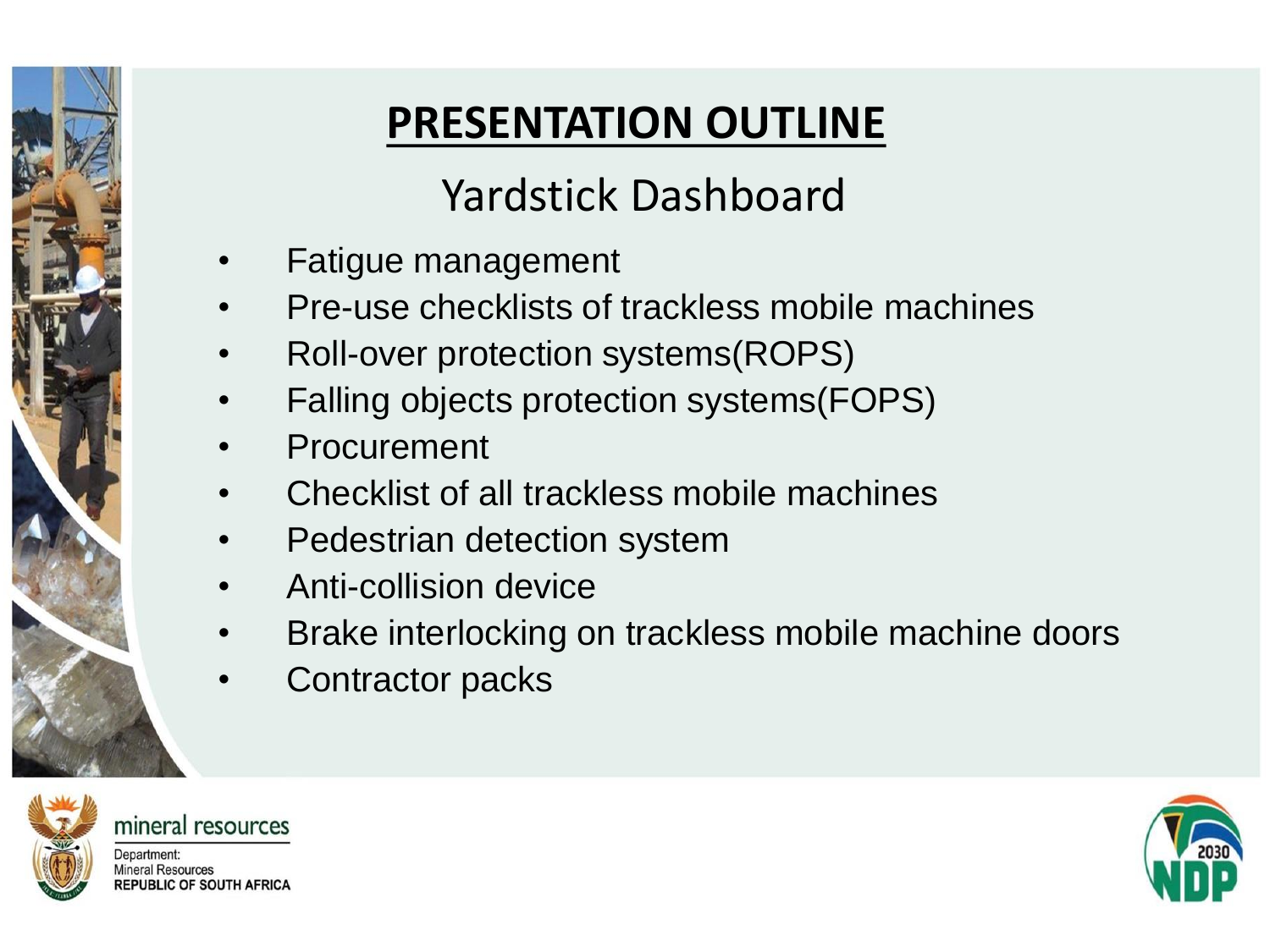#### Yardstick Dashboard Continued

- Brake test ramps
- Fitness to perform work(medical)
- Fire suppressions & Fire extinguishers
- **Emergency preparedness**
- Illumination
- Equipment noise monitoring
- Airborne pollutants
- **Training**



mineral resources

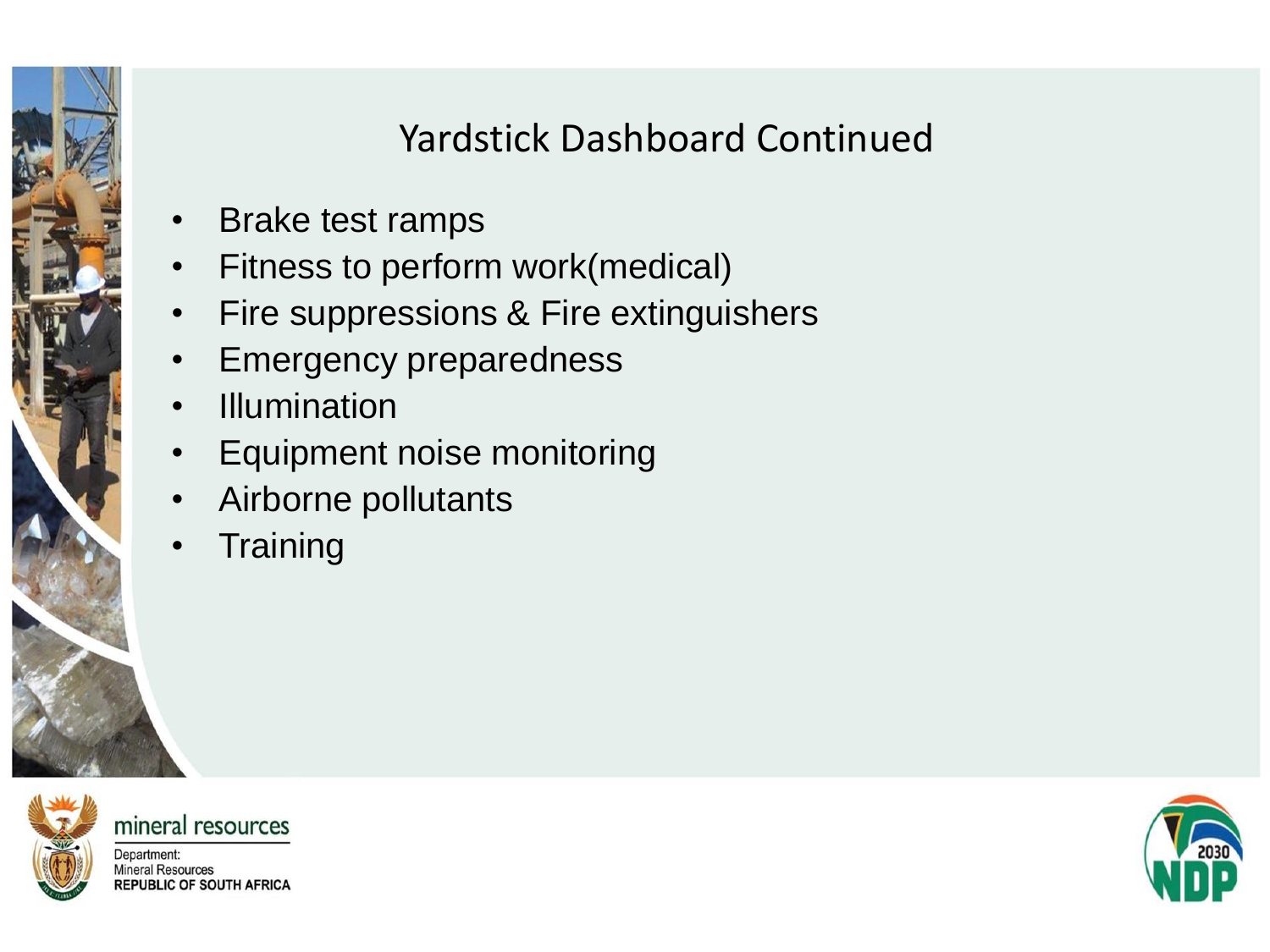### **FATIGUE MANAGEMENT**

- 1. Electronic monitoring System
- 2. Short and long distance warning Radars
- 3. Cameras for blind spot visibility i.e. Haul Trucks
- 4. Fatigue Management Plans
- 5. Scheduled Fatigue Breaks
- 6. Shift rosters



mineral resources

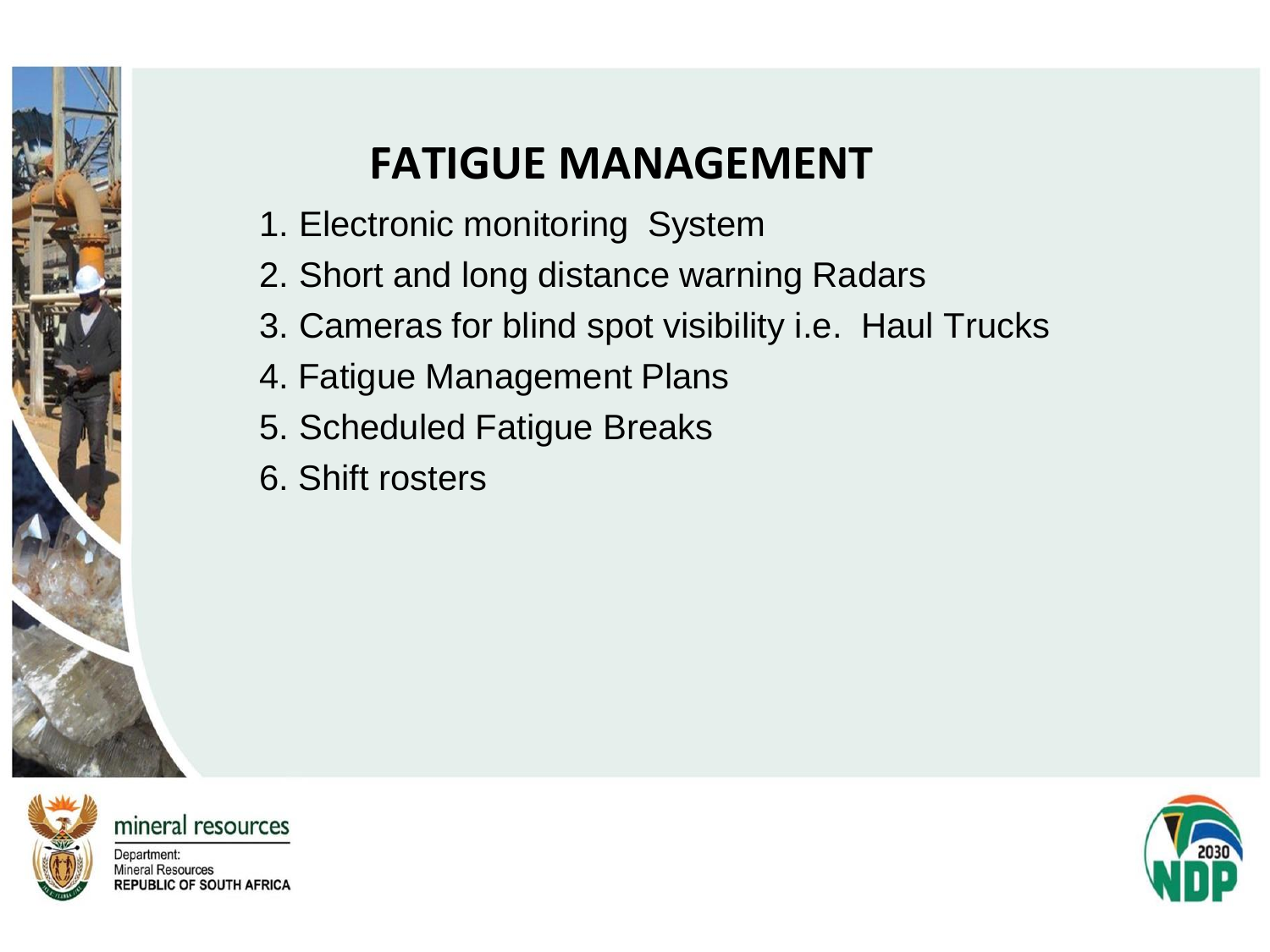## Pre-Use Checklists

1.Pre-Use Checklists for all Mobile Equipment

2.Checklists must meet the need as required

3.Must identify the real hazards

4.Easy enough for all to understand

5.Proper management of Checklists at operational level



mineral resources

| OPERATOR'S MAKE A SUBMANE.                                        |                                           |        |                                            | 351 PIT VIPER / BN30 / TEREX R20T / D25KS<br>MS-MIN-RNG-PROR-007Sa |         | SHET: DIA INI |  |  |
|-------------------------------------------------------------------|-------------------------------------------|--------|--------------------------------------------|--------------------------------------------------------------------|---------|---------------|--|--|
| <b>MACHINE NUMBER:</b><br>DID YOU HAVE ENOUGH REST                |                                           |        |                                            | COMPANY NUMBER:                                                    |         |               |  |  |
|                                                                   |                                           |        | HOUR METER READING:                        | DATE:                                                              |         |               |  |  |
|                                                                   | lsal<br>80.<br>IF NO. REPORT IN NEDIATELY |        |                                            |                                                                    |         |               |  |  |
| ARE YOU ON ANY IMEDICATION                                        | YES:                                      | wo     |                                            | FYES REPORT IMPOUNTELY                                             |         |               |  |  |
| maxe                                                              |                                           | न्द्रश | <b>材料</b>                                  | <b>TTEM</b>                                                        | प्राप्त | 团/图           |  |  |
| <b>BAFETY</b>                                                     |                                           |        |                                            | DRUGGERS GAME                                                      |         |               |  |  |
| Befolk scorche                                                    | æ.                                        | ۸      |                                            | a<br>Corporate                                                     | n       |               |  |  |
| Fire extinguisting                                                | ō                                         | ٠      |                                            | Windows                                                            | œ       |               |  |  |
| Fire euggesesion system                                           | N                                         | A      |                                            | Cab archeolon (DM 30 /D2003)                                       | ۸       |               |  |  |
| <b>INDRAILICA (PUBLICATICA LEARA / LEVELA</b>                     |                                           |        | Manusche Tege                              | я                                                                  |         |               |  |  |
| Check for lesin all stound the mechine.<br>R                      |                                           |        |                                            | DISTURBATION OF:                                                   |         |               |  |  |
| <b>Hydraulo Ol Laval</b>                                          | ŕ                                         | ٠      |                                            | ◠<br>Ford pressure cause                                           | ٨       |               |  |  |
| <b>Gorgorgener Gill Lovel</b>                                     |                                           | в      |                                            | ᢙ<br>Dihar Gaussa                                                  | в       |               |  |  |
| <b>CHAINE</b>                                                     |                                           |        |                                            | <b>Opend rotation peace</b>                                        | в       |               |  |  |
| Handrale / Kinga                                                  | Ñ                                         | A      |                                            | Emergency step indican<br>鴌                                        | ٨       |               |  |  |
| WORKING DECK                                                      |                                           |        |                                            | <b>Redo &amp; Deader</b><br>ìn                                     | R       |               |  |  |
| Rock and all                                                      |                                           | в      |                                            | Control levers<br>ويمة                                             | A       |               |  |  |
| Dril bit & md                                                     |                                           | п      |                                            | Travel & Louises<br>Ŷ                                              | ٨       |               |  |  |
| Dask bush                                                         |                                           | B      |                                            | Haster / Tremming haster<br><b>1-10</b>                            | Á       |               |  |  |
| $c$ -booms                                                        |                                           | н      |                                            | ハハ<br>Woon                                                         | n.      |               |  |  |
| Extension fixed                                                   |                                           | в      |                                            | Outside Britan<br>œ                                                | œ.      |               |  |  |
| Contact of                                                        |                                           | ٠      |                                            | Transmiss and Drilling Ights.                                      | ٨       |               |  |  |
| Break-out lost Glemmoth)                                          |                                           | ٠      |                                            | ∗<br>All warning lights                                            | ٠       |               |  |  |
| Which was note former explosible)                                 |                                           | н      |                                            | Aquilia ayalam / Depth central (teham applicable)                  | в       |               |  |  |
| Houndmeping (shave), broom and pin)                               |                                           | п      |                                            | Down / Hending                                                     | ٨       |               |  |  |
| Dust hood / Collector / Water lank                                |                                           | ٠      |                                            | Loveing index                                                      | ٨       |               |  |  |
| Food hold chairs / Critic                                         |                                           | ٨      |                                            | BANPLING UNIT: RC RIGH                                             |         |               |  |  |
| Sales chains on air boss                                          |                                           | Á      |                                            | <b>Humping hose accurat</b>                                        |         |               |  |  |
| Silde & relainer cheins (tuhere applicable)                       |                                           | A      |                                            | Sender was hoodby.                                                 | ۸       |               |  |  |
| <b>Newthern</b> pin                                               |                                           | A      |                                            | Come la chann                                                      | B       |               |  |  |
| Cosis: A - No Go Report Immediately<br>B = Go-Resert to Buseness' |                                           |        |                                            | Dust hose secured                                                  | ٠       |               |  |  |
| Report any demanes to the machine:                                |                                           |        | <b>Ed</b> - n Order<br>Bill - not in erfor |                                                                    |         |               |  |  |
| Foremen / Arliaans comments:<br>(if applicable)                   |                                           |        | SIGNATURE:                                 | <b>OPERATOR:</b>                                                   |         |               |  |  |
|                                                                   |                                           |        | SIGNATURE/S:                               |                                                                    |         |               |  |  |

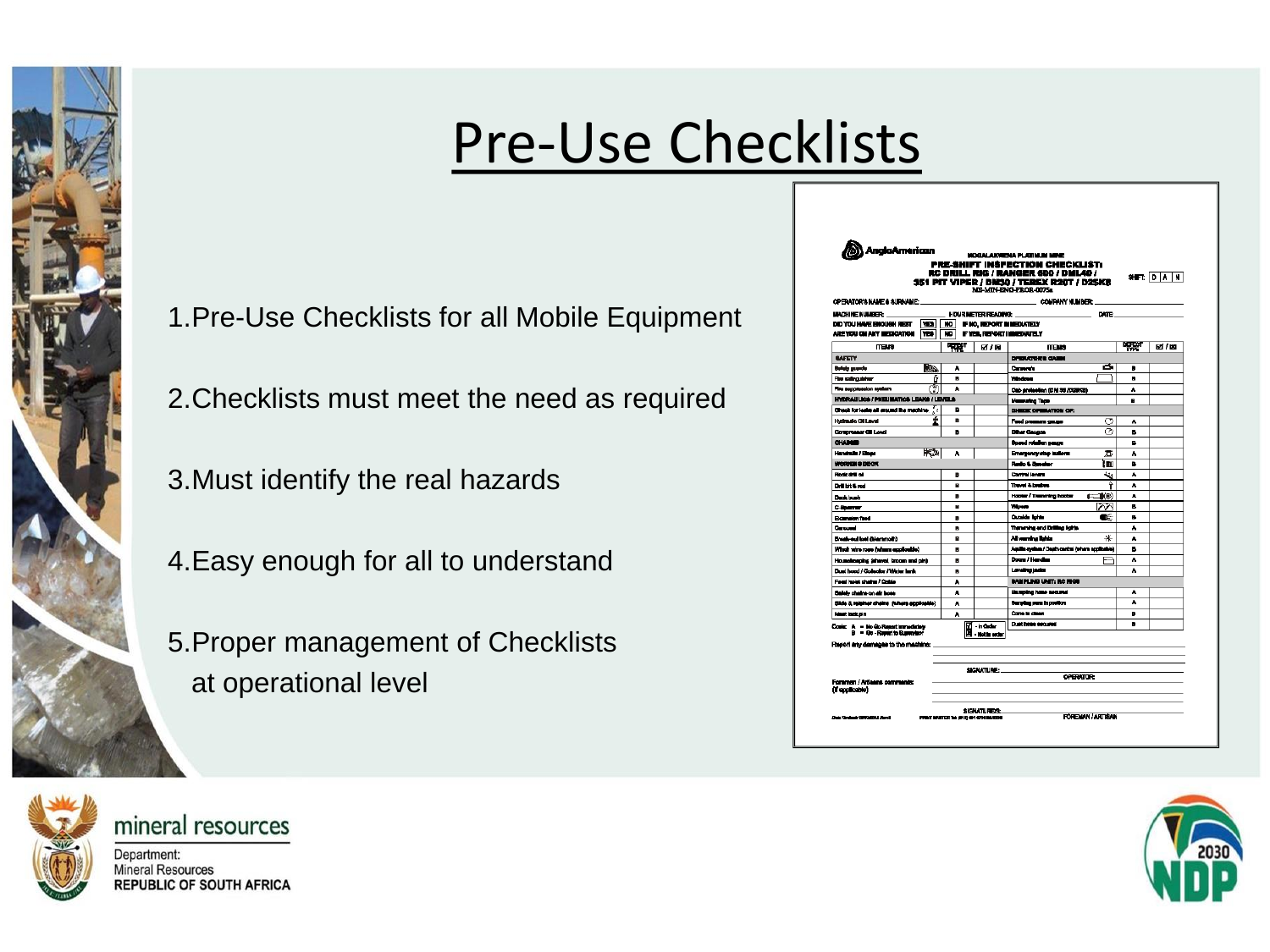### **Roll-Over Protection Systems (ROPS)**



- 1. Roll Over Protection in all LDVs
- 2. Roll Over Protection in all Mini buses
- 3. Roll Over Protection for Busses (how feasible is it?)
- 4. Standardisation of ROPS
- 5. Must understand the function of ROPS
	- 6. It must not significantly alter the COG



mineral resources Department: **Mineral Resources REPUBLIC OF SOUTH AFRICA** 

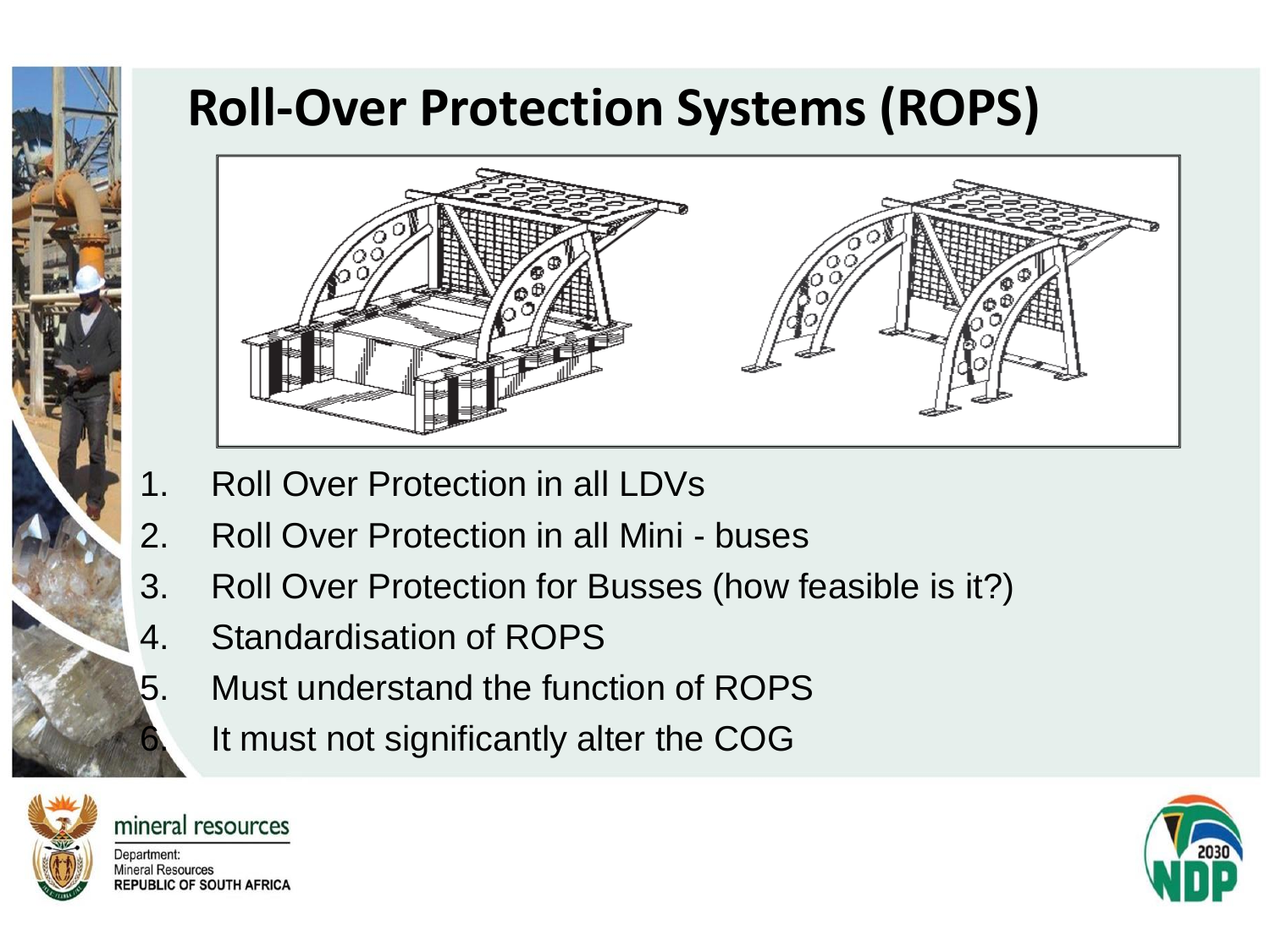# **Falling Objects Protection Systems (FOPS)**

- 1. We need to understand our risks
- 2. FOPS should be designed to eliminate the risk
- 3. FOPS should be practical
- 4. Should not create new risks













mineral resources

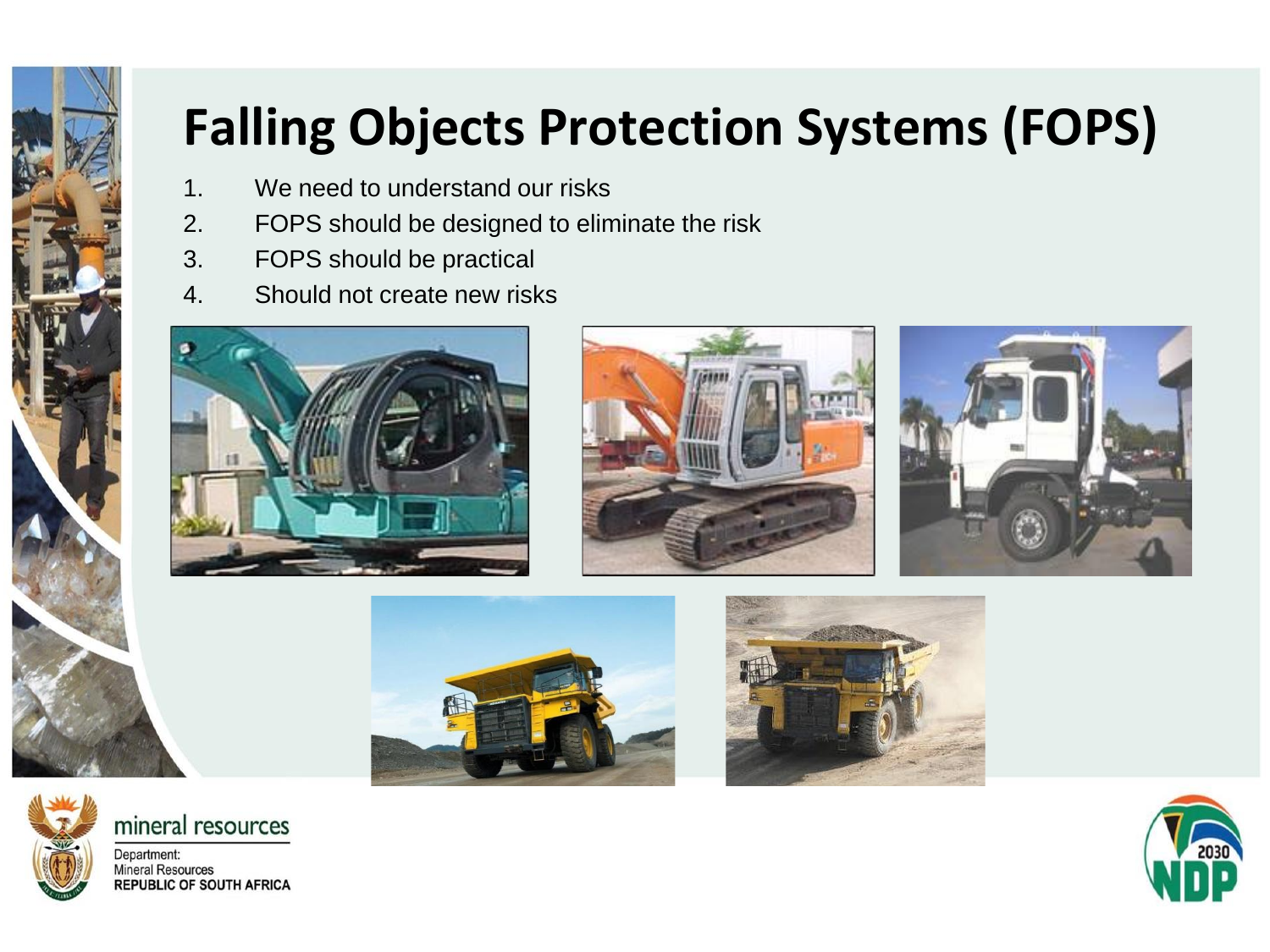## **Procurement**

- 1. Procurement Systems should incorporate Safety from the onset
- 2. Safety should be a non negotiable on all contracts
- 3. Safety professionals should be involved in all tenders
- 4. Quality inspections in the manufacturing, repair and compliance to SANS and international safety standards
- 5. Equipment procurement and selection must be risk based



mineral resources

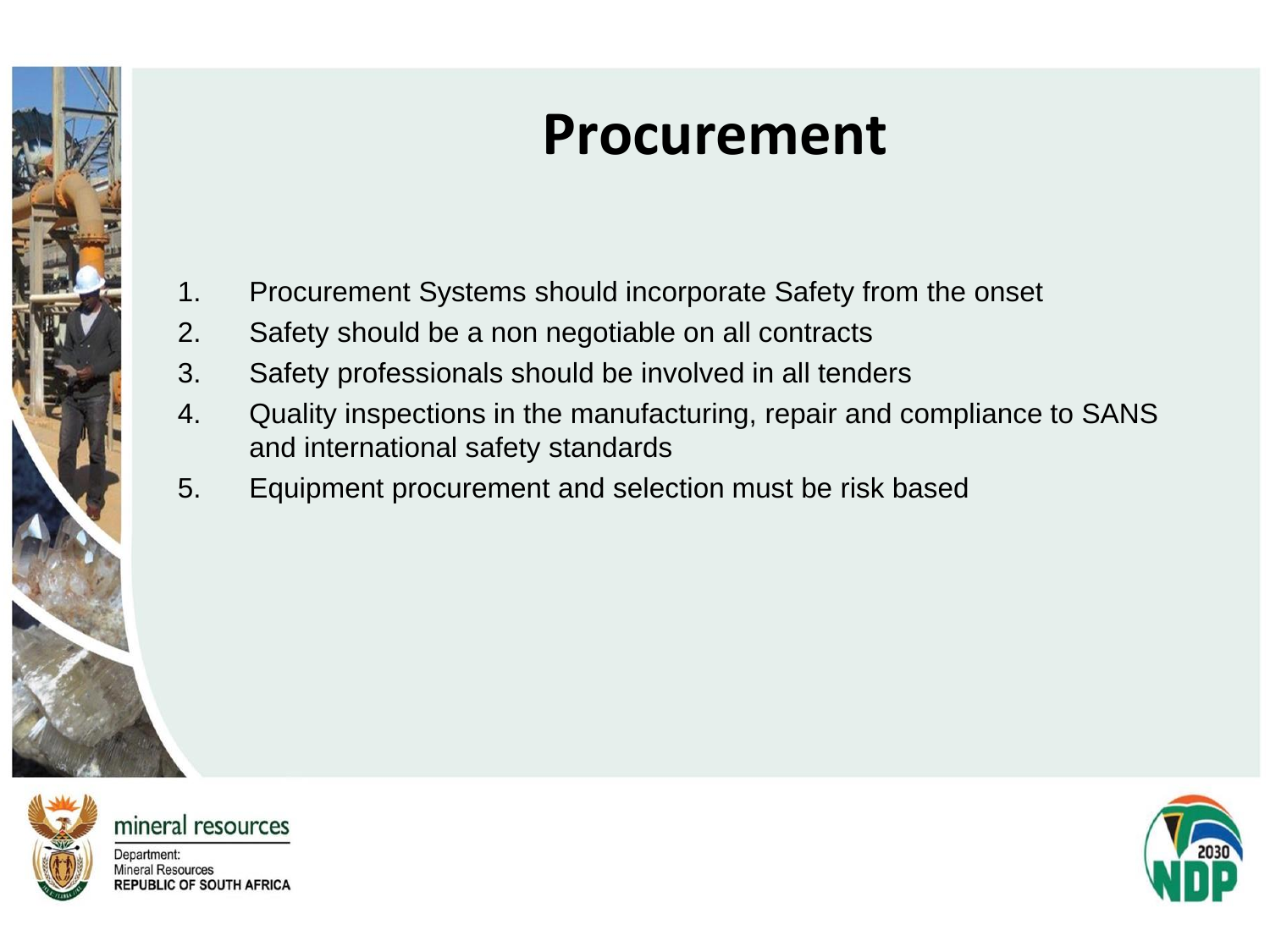## **Checklist of all TMMs**

- 1. Mines should have a detailed list of all TMMs
- 2. All TMMs must have specific Pre-Use Checklists
- 3. Checklists should be risk based
- 4. Checklists should be user friendly
- 5. Future of electronic Checklists







Mineral Resources **REPUBLIC OF SOUTH AFRICA** 

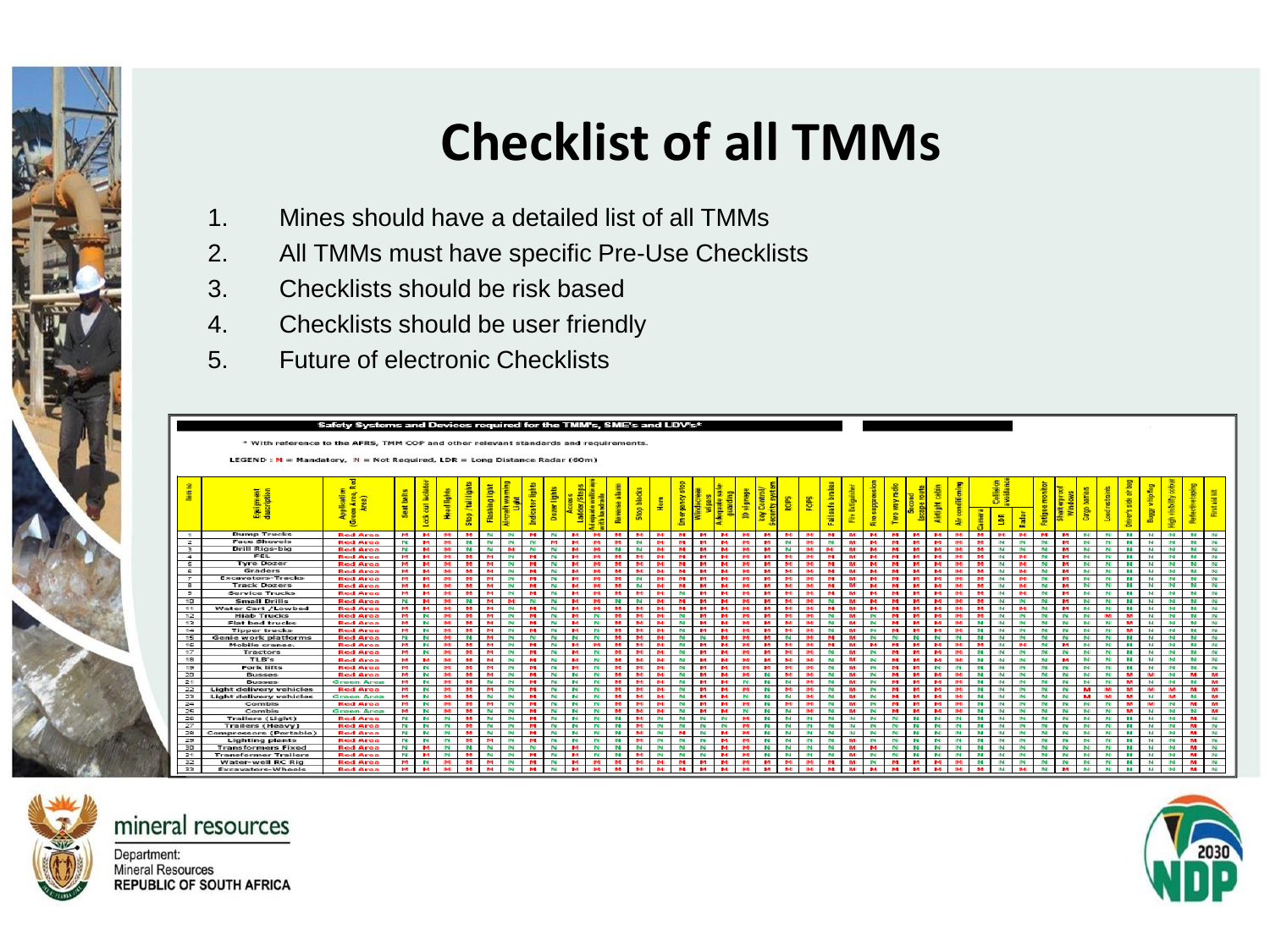

## **Pedestrian Detection (PD) System**

Radars and Cameras act as PD System

PD Systems for LDVs (number of operations already have or are busy investigating)

Interaction between people and machines remain a high risk on open pit operations





mineral resources

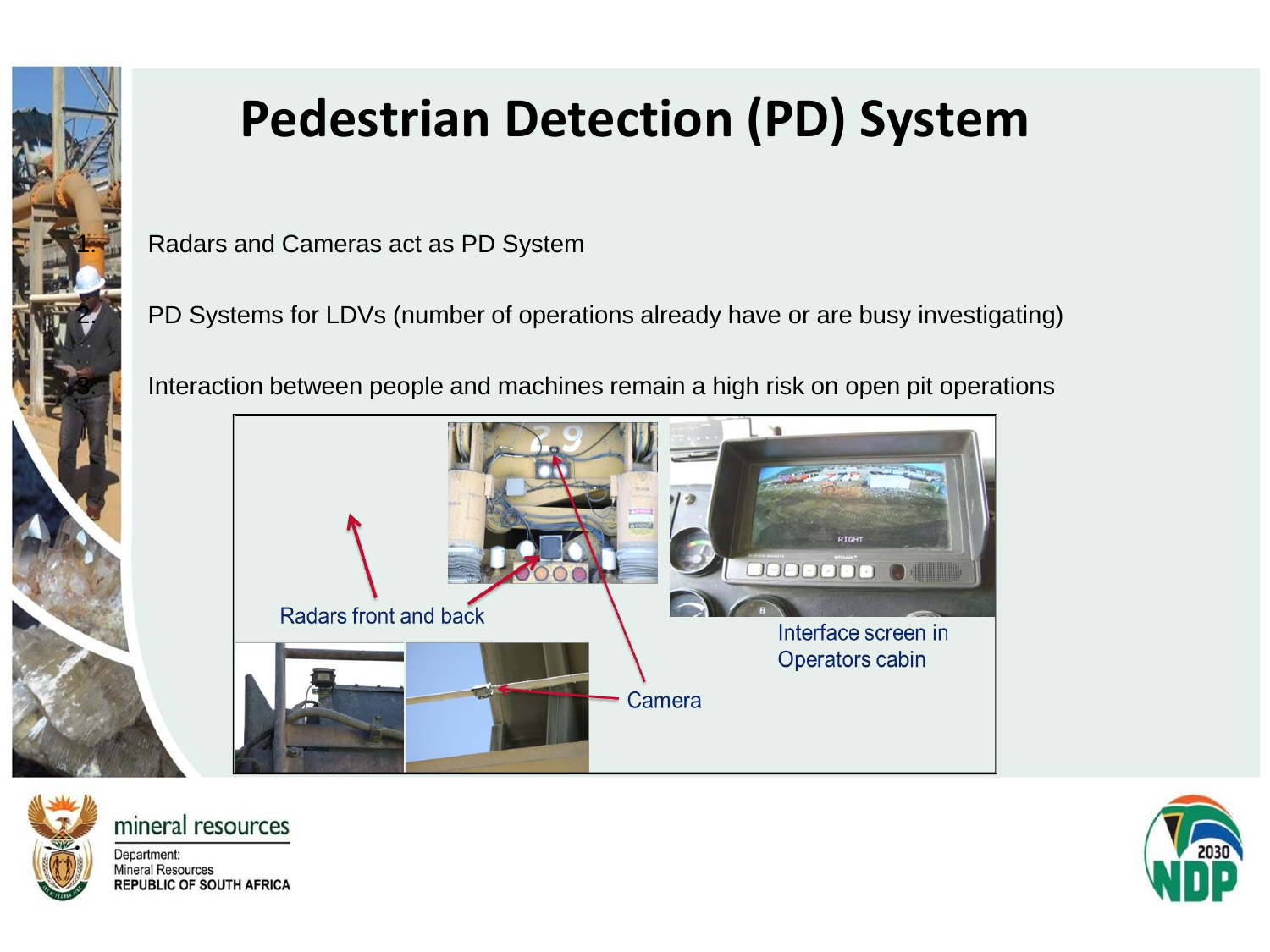### **Anti Collision Devices**

- 1. Radars in Haul Trucks
- 2. Cameras on Haul Trucks
- 3. System which de-rates power in Haul Trucks when in close proximity to other TMMs – been investigated
- 4. Systems should not irritate operators
- 5. Systems should be tamper proof
- 6. Different systems should talk to each other
- 7. System overload?



LDR (LONG DISTANCE RADAR) PROGRAMMABLE FROM 30M - 60M



**COLLUSION AVOIDANCE SYSTEM** 



mineral resources

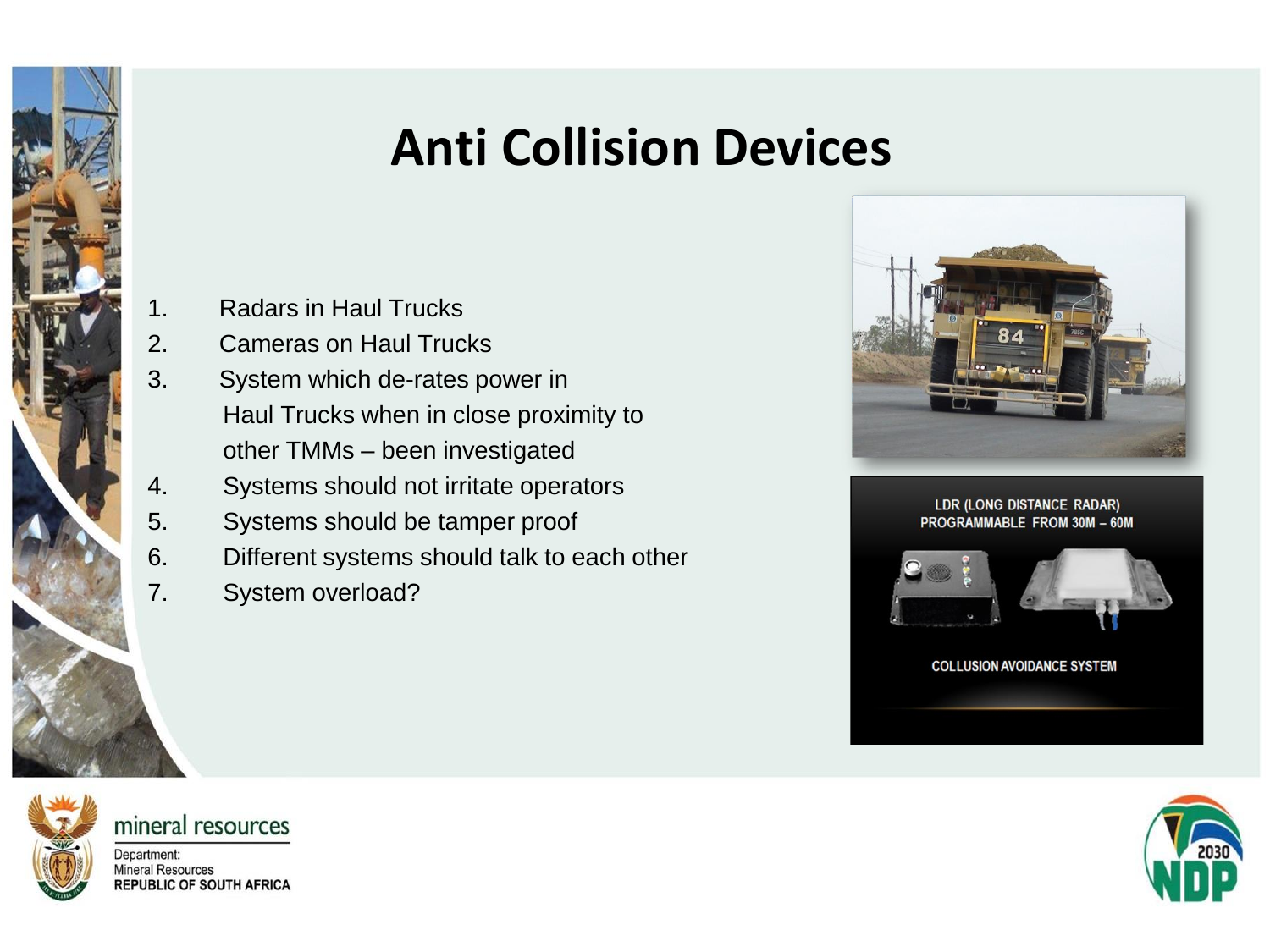

# **Brake Interlocking (Doors)**

• Not applicable Underground



mineral resources

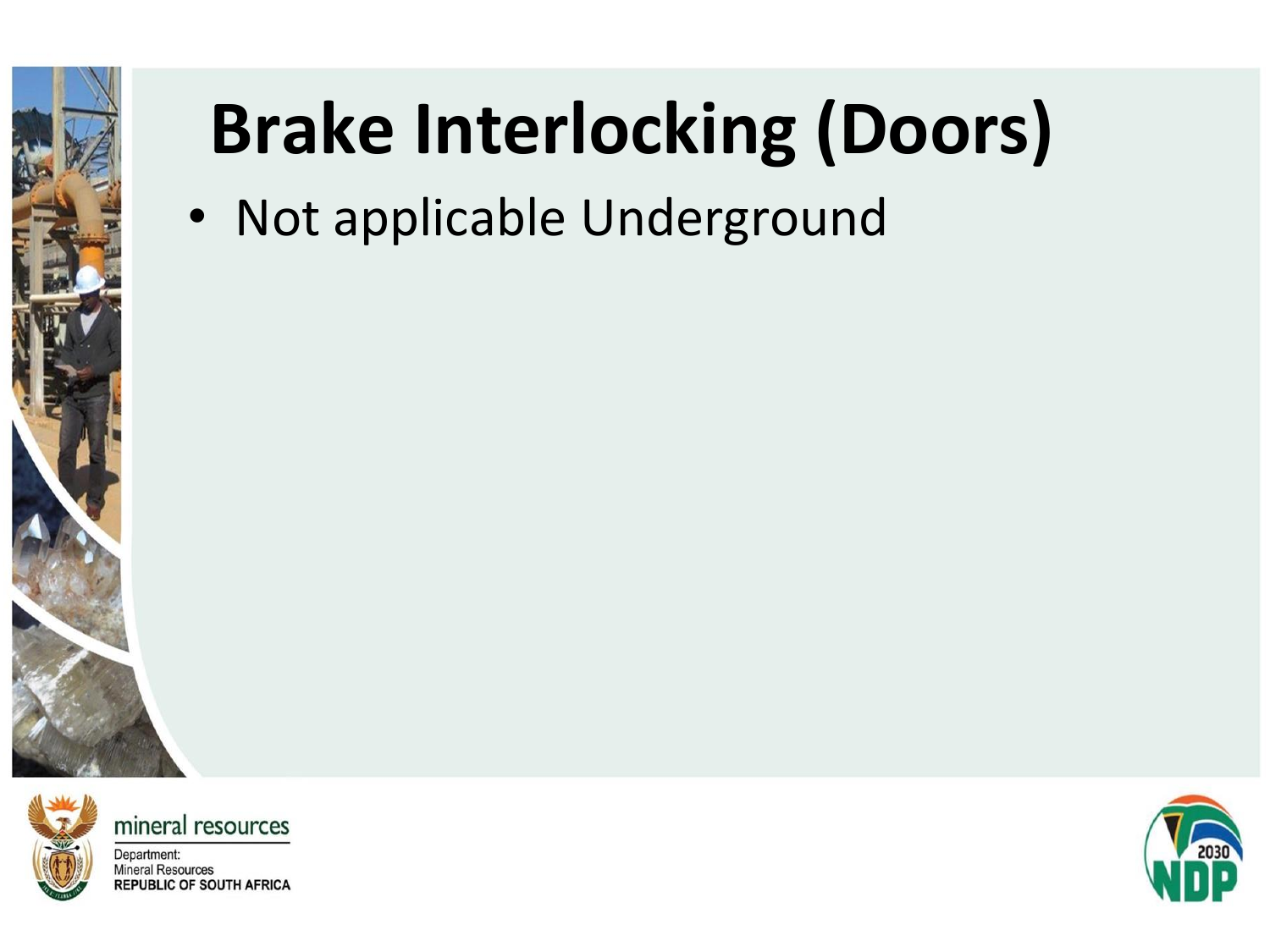

# **Contractor's Pack**

- 1. Contractor management remains a high risk area for all open pit mines
- 2. Contractor's packs must be in place for all contractors
- 3. No contractor's pack = no work
- 4. Contractor's packs audited on regular basis
- 5. There should be no difference between contractors and own employees in terms of:
	- Safety training
	- Safety Requirements
	- Procedures



mineral resources

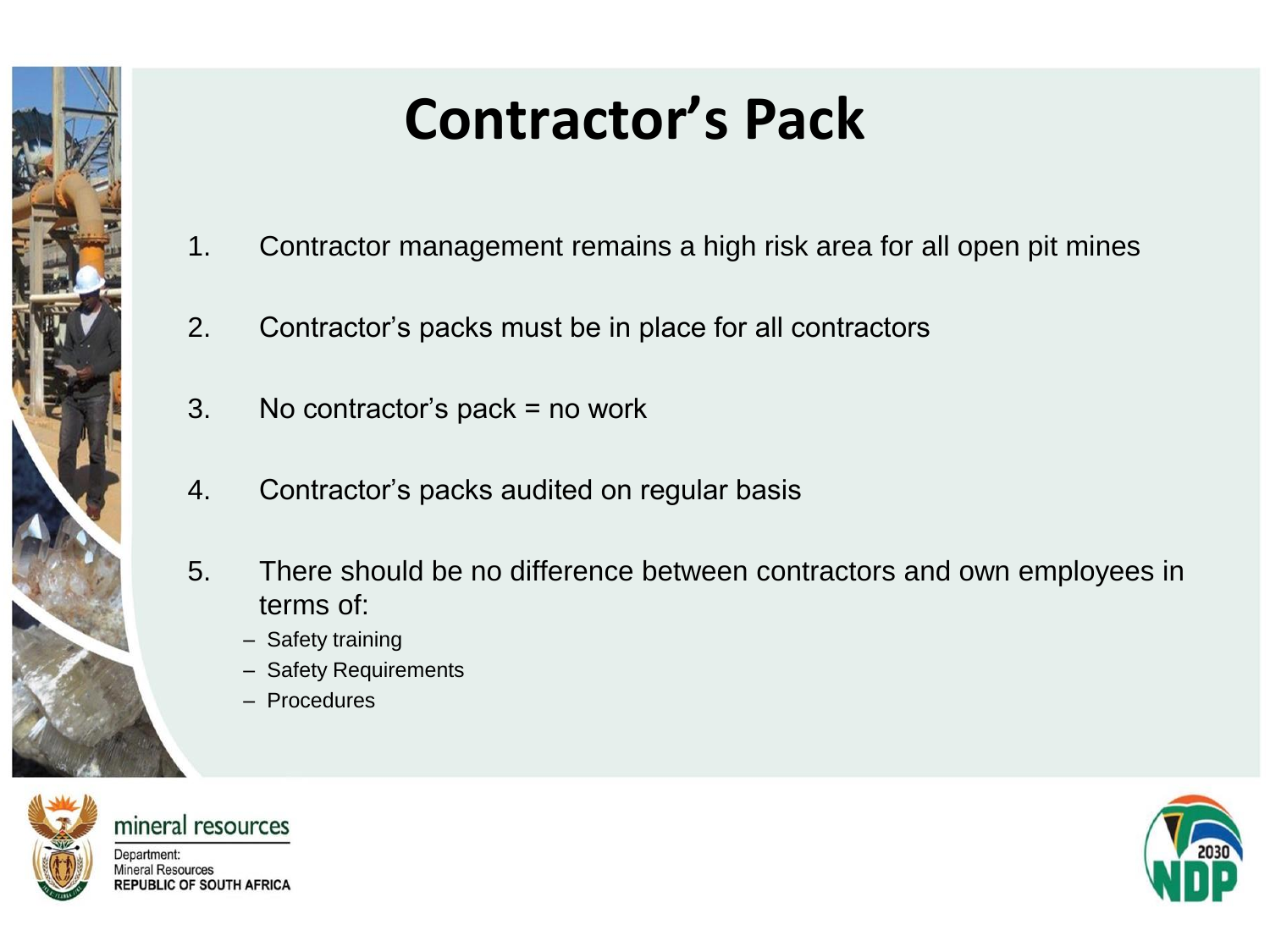### **Maintenance System**

Planned Maintenance for all equipment should be scheduled on a user-friendly system

OEM requirements should be understood

Qualification of artisans very important

Mines should have an Emergency break downs management system al contractor equipment should be in the Mine's maintenance system



mineral resources

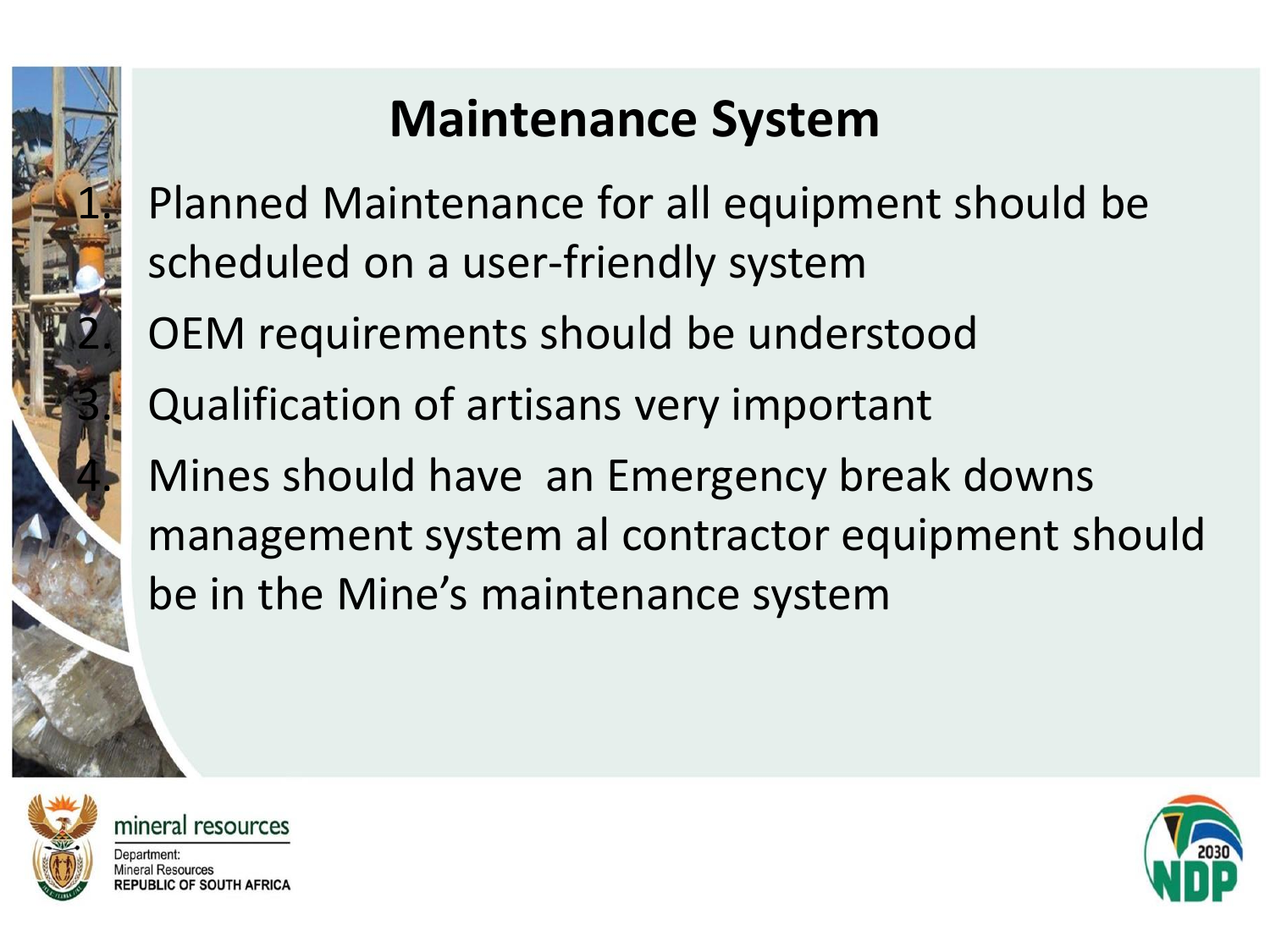#### **Brake Test Ramp**

**Brake test ramp standard on DMR Website** 

2. Brake testing with a SIMRET brake tester shall be done after every service, every time when maintenance or pairs on brakes are performed as well as every time when any brake related problems have been reported. Use the supplier's instruction sheet as a procedure for the dynamic testing of brakes.





#### mineral resources Department:

**Mineral Resources REPUBLIC OF SOUTH AFRICA** 

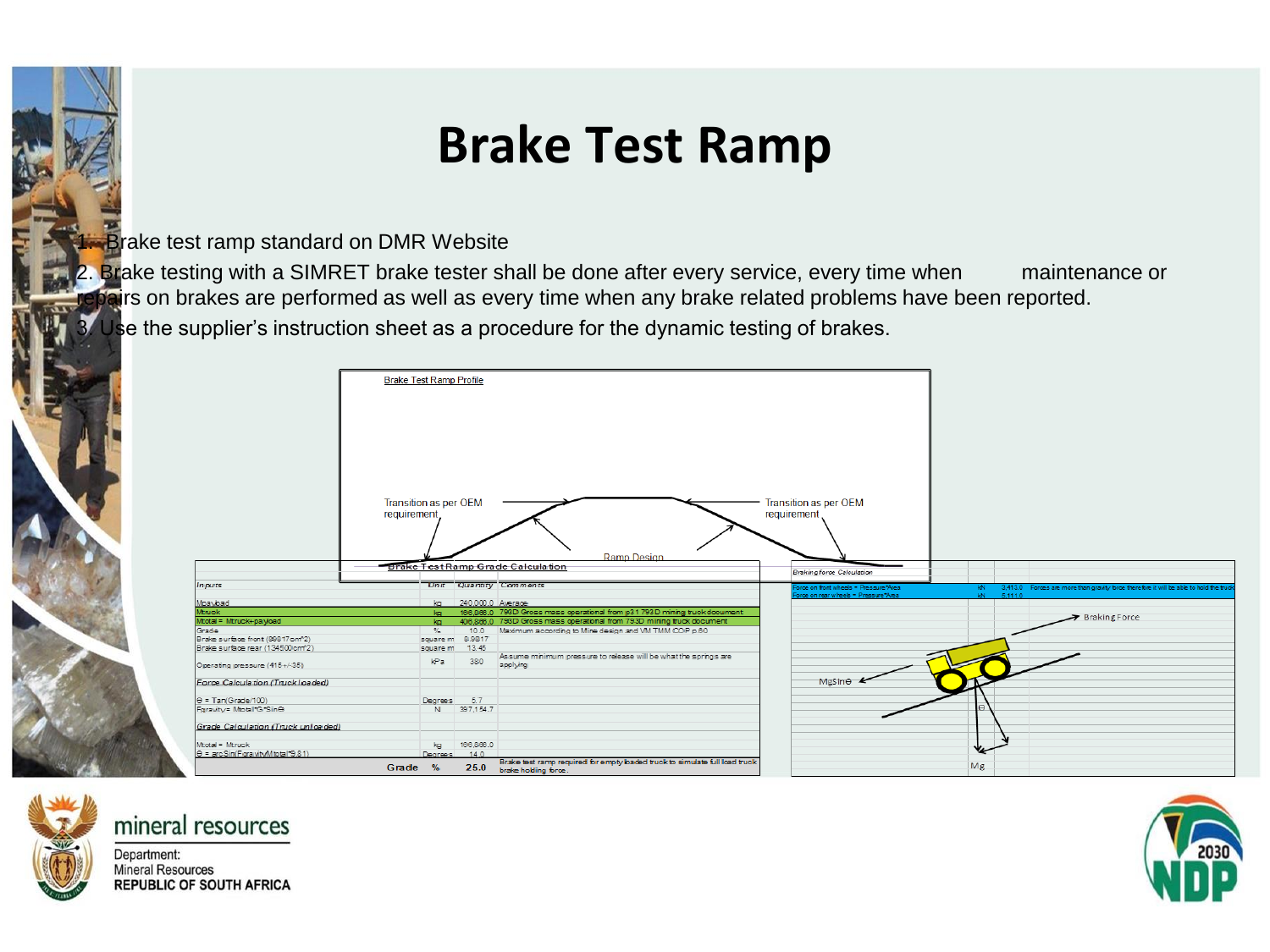

1. Requirement of the MHSA act, due to the nature of tasks associated with operating TMMs.

2. It requires certain medical check points: Diabetes (insulin dependent), hypertension, depth perception, vision testing, color test= due to the amount of color used on instrument panels and warning systems. Hearing fitness (Audiometry).





mineral resources Department:

**Mineral Resources REPUBLIC OF SOUTH AFRICA** 

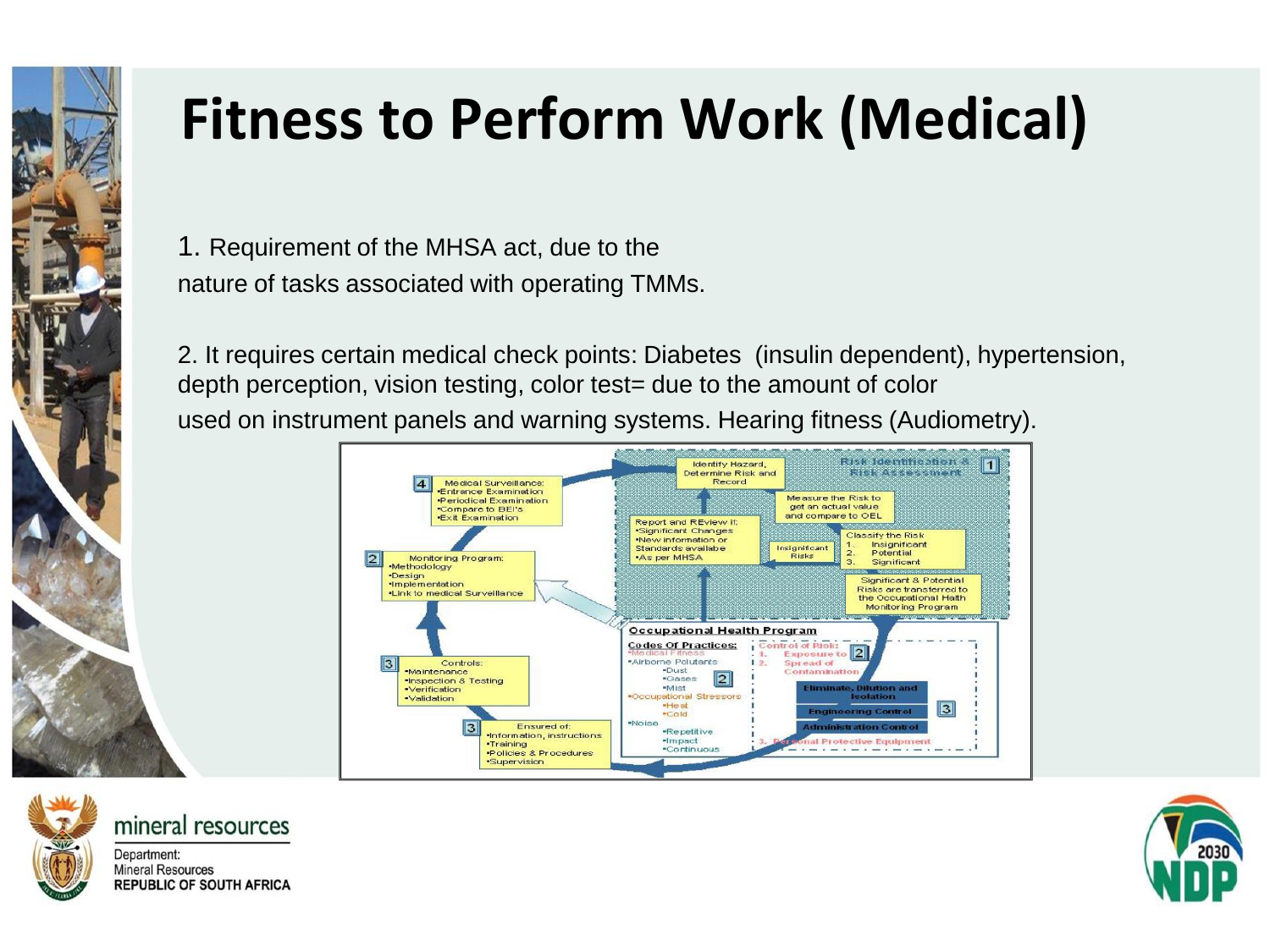# **Fire Extinguishers**

1. Ensure adequate risk assessments are in place for the type of fire fighting equipment to be used.

2. Ensure fire fighting equipment is suited to the need

3. Ensure that all operators are adequately trained to use the specific fire fighting equipment

4. Maintenance schedule is important







Department: **Mineral Resources REPUBLIC OF SOUTH AFRICA** 

mineral resources

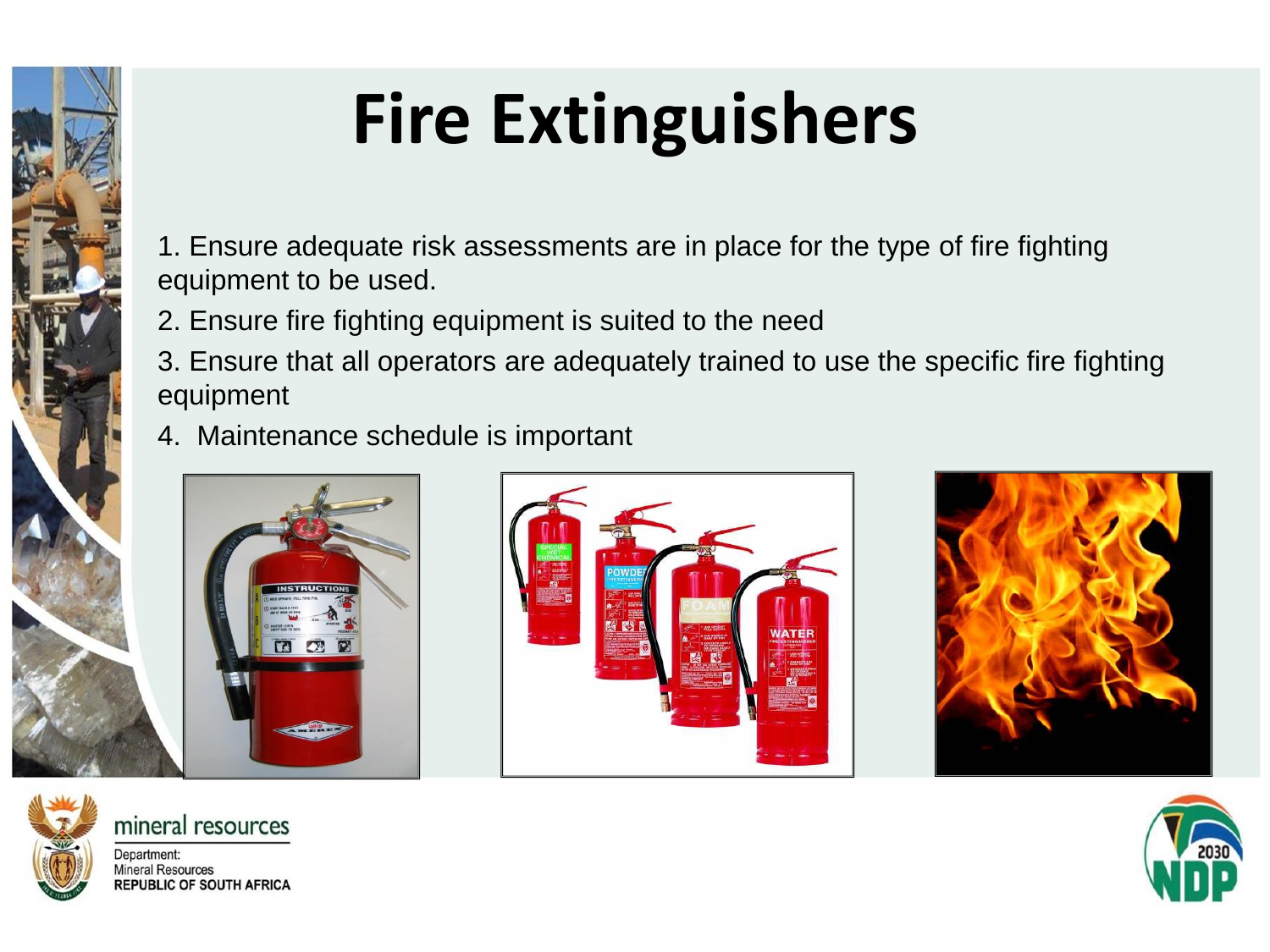

# **Fire Suppression systems**

- 1. Automated suppression systems can be installed to minimize reliance on administrative control delivered through training to the operator.
- 2. Should reduce risk
- 3. Training is important









#### mineral resources

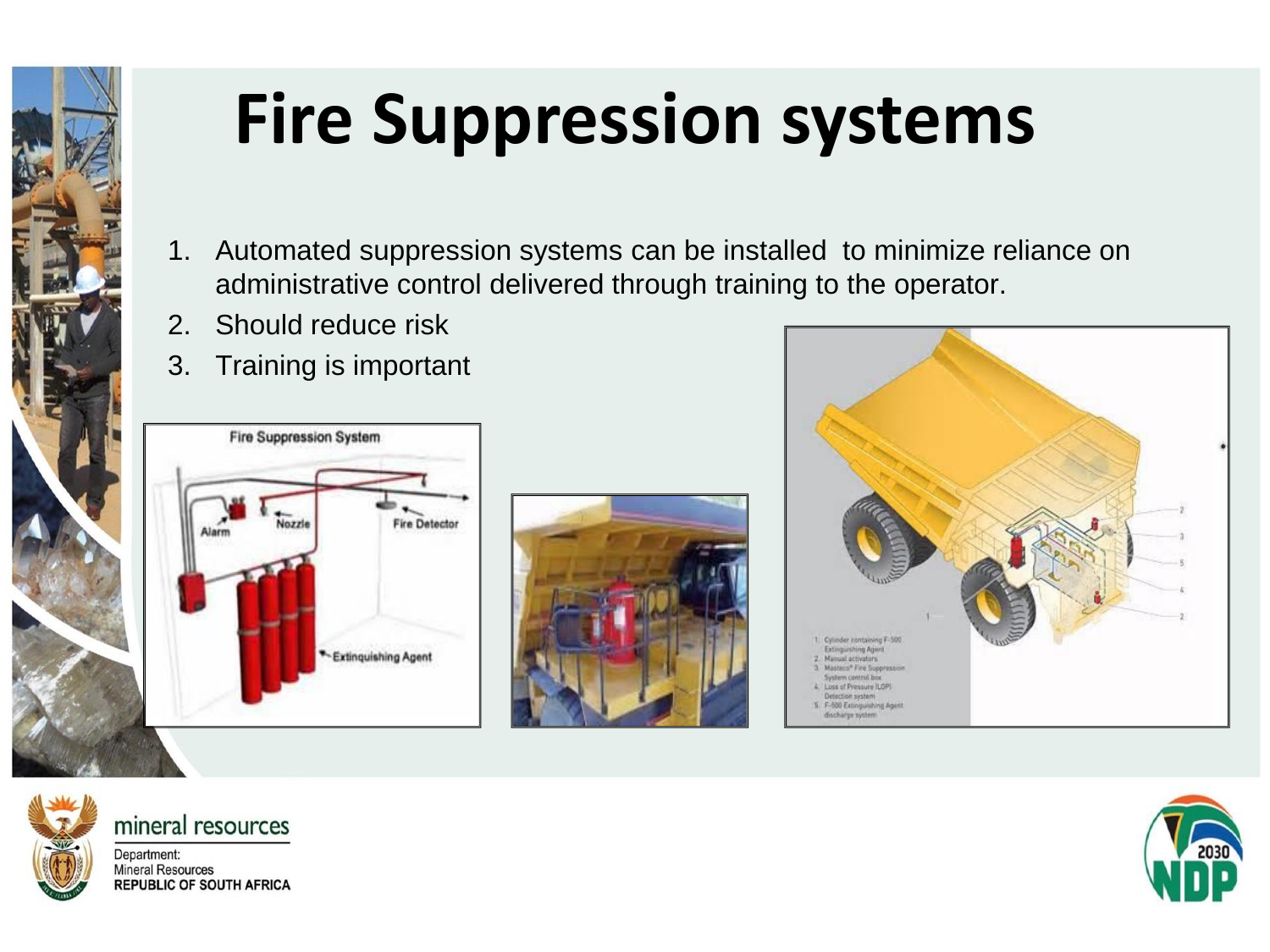# **Ergonomics Assessment**

1. We need to consider the physical aspect of man machine interface.

2. Section 21 of the MHSA requires an ergonomic Assessment to be done.



3. We need to understand the effect of warning devices in the cab on the operator

4. Environmental conditions in the cab, especially in the summer months and cold nights.







mineral resources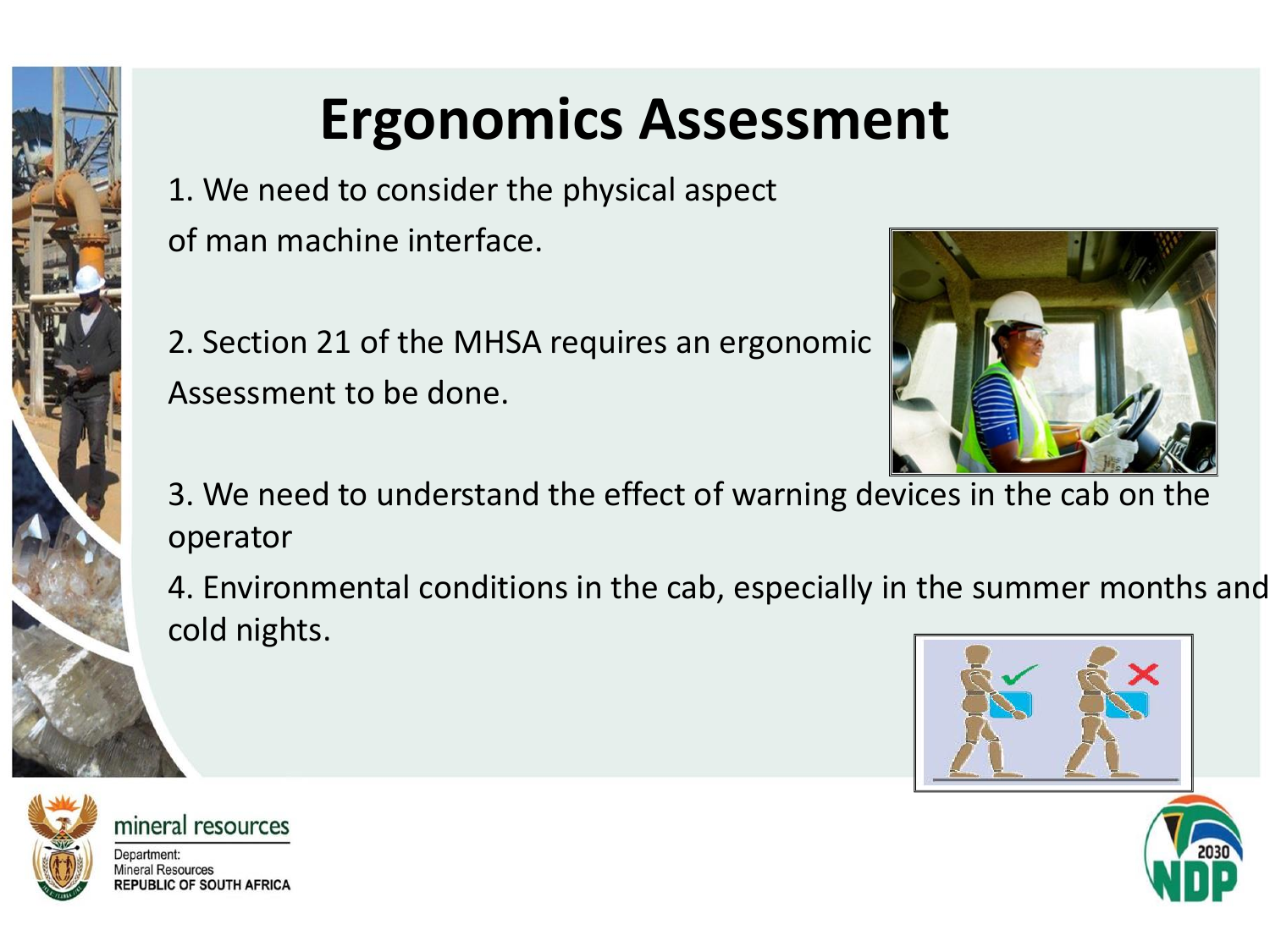# **Illumination**

Illumination is not only the head lights on a Machine or vehicle, the main purpose of illumination is to provide contrast, to increase risk identification ability of the operator.

Visibility should be seen in the whole context especially where you have light and heavy machinery/vehicle interaction.



| <b>ILLUMINATION SURVEY FOR MOBILE EQUIPMENT</b>     |                                               |                                              |  |   |  |  |  |  |  |  |
|-----------------------------------------------------|-----------------------------------------------|----------------------------------------------|--|---|--|--|--|--|--|--|
| Date of assessment:                                 |                                               | Time:                                        |  |   |  |  |  |  |  |  |
| Activity area/workplace description                 |                                               |                                              |  |   |  |  |  |  |  |  |
|                                                     |                                               |                                              |  |   |  |  |  |  |  |  |
| <b>Vehicle Information</b><br><b>Machine number</b> |                                               | <b>Vehicle illumination sources</b><br>Front |  |   |  |  |  |  |  |  |
| Make                                                |                                               | <b>Back</b>                                  |  |   |  |  |  |  |  |  |
| Model                                               |                                               | <b>Spot lights</b>                           |  |   |  |  |  |  |  |  |
| Other                                               |                                               | Other                                        |  |   |  |  |  |  |  |  |
|                                                     |                                               |                                              |  |   |  |  |  |  |  |  |
| <b>Front position</b>                               |                                               |                                              |  |   |  |  |  |  |  |  |
|                                                     | Recorded illumination at measurement position |                                              |  |   |  |  |  |  |  |  |
| <b>Distance from vehicle</b>                        | A                                             | B                                            |  | C |  |  |  |  |  |  |
| 20m (Dim)                                           |                                               |                                              |  |   |  |  |  |  |  |  |
| 20m (Bright)                                        |                                               |                                              |  |   |  |  |  |  |  |  |
| Lux meter information                               |                                               |                                              |  |   |  |  |  |  |  |  |
| Instrument used                                     | <b>Calibration date</b>                       |                                              |  |   |  |  |  |  |  |  |
| Serial number                                       |                                               | Certificate number                           |  |   |  |  |  |  |  |  |
|                                                     |                                               |                                              |  |   |  |  |  |  |  |  |
| Front<br>А                                          |                                               |                                              |  |   |  |  |  |  |  |  |
| B                                                   |                                               |                                              |  |   |  |  |  |  |  |  |
| C                                                   |                                               |                                              |  |   |  |  |  |  |  |  |
| 20m                                                 |                                               |                                              |  |   |  |  |  |  |  |  |
| <b>Remarks and Recommendations</b>                  |                                               |                                              |  |   |  |  |  |  |  |  |
|                                                     |                                               |                                              |  |   |  |  |  |  |  |  |
|                                                     |                                               |                                              |  |   |  |  |  |  |  |  |
|                                                     |                                               |                                              |  |   |  |  |  |  |  |  |



mineral resources